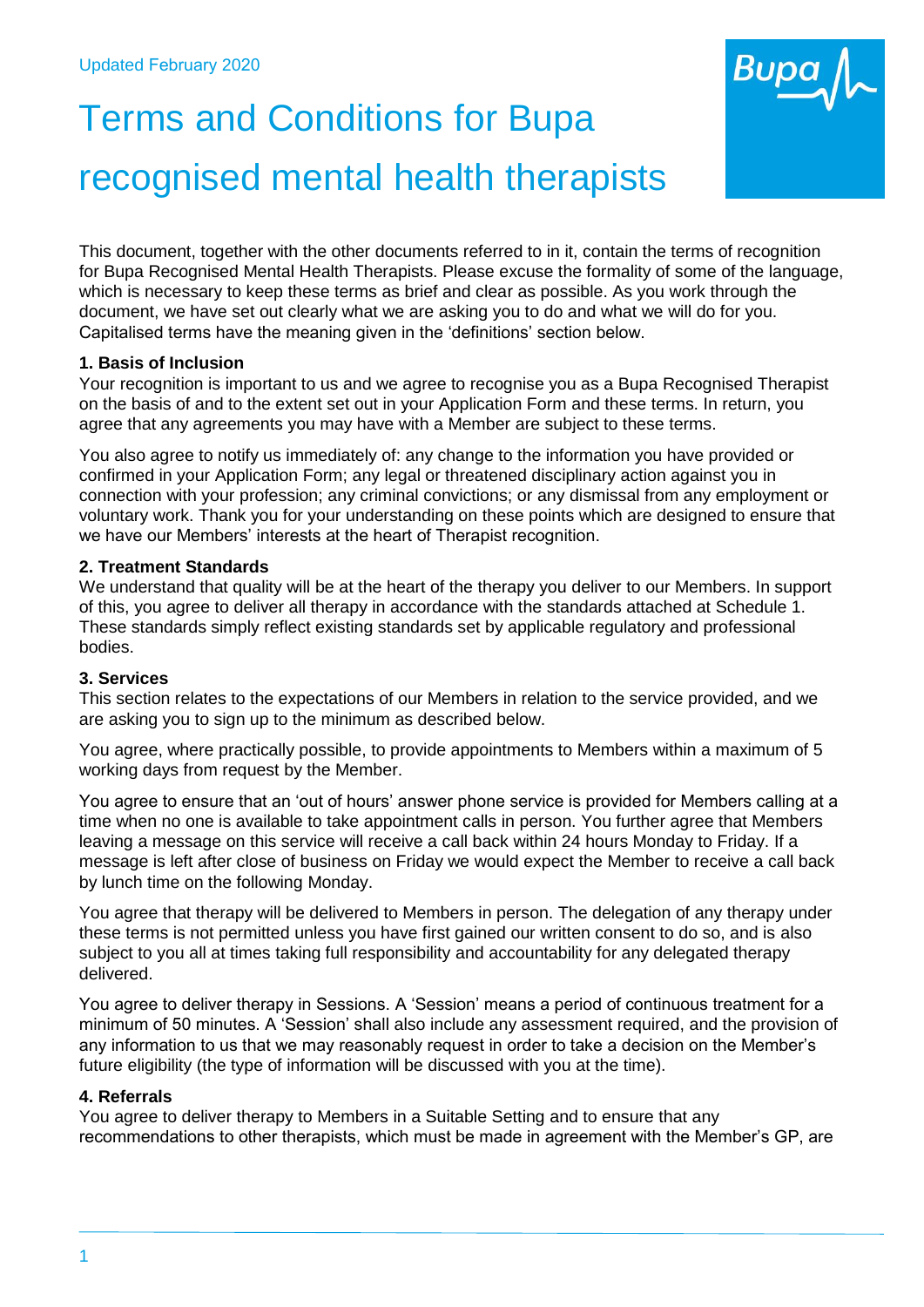made to Bupa Recognised Mental Health Therapists covered by the Member's policy. If in your judgment no appropriate Bupa Recognised Mental Health Therapist is available, please contact the Provider Service Centre on 03457 55 33 33 for advice on alternatives.

Where a therapist who is not part of Bupa's recognised networks is recommended to a Member (or a Member is referred to such a therapist via their GP), you agree to ensure that the Member is aware that the cost of the therapy may not be covered by Bupa. Please note that where non-recognised therapists are frequently recommended by you to Members (or Members are frequently referred to such therapists via their GPs), we will review this with you in order to understand the reason(s) and to take any appropriate action.

Where, in your judgement, out-patient talking therapies will not be effective in treating the Member's symptoms, Members shall be referred back to their GP for onward referral to a Bupa recognised psychiatrist (where clinically appropriate).

## **5. Charging Members Personally**

Unexpected bills are a major cause of complaints from Members so we have set out below how charging needs to operate.

It is a condition of your Bupa recognition that you will not invoice or bill Members personally for any therapy covered by their policies except for the Member's excess on their policy with us, and/or therapy which is not covered by the Member's policy. You agree to charge Members in accordance with the fees in Section 6 below, for which we will reimburse you in accordance with these terms. We will inform you of any amounts for which Members are personally liable (including excesses) in respect of your invoices in a statement you receive when we make a payment to you.

Where the Member is to be charged directly for treatments not covered by their policy, you agree that, in advance of that treatment, you will have: (1) informed the Member that they are responsible for any treatment not covered by us; and (2) informed the Member of the likely cost of the treatment; and (3) obtained the Member's consent to pay personally for those costs we do not cover.

#### **6. Fees**

We will only pay fees for Eligible Treatment. Fees shall be as set out in your Application Form or as otherwise agreed with us. You must always use the following codes when invoicing us:

| <b>Therapist</b>              | <b>Therapy</b> | <b>Billing code</b> |
|-------------------------------|----------------|---------------------|
| Psychologist                  | Psychology     | aa809               |
| Psychotherapist               | Psychotherapy  | aa034               |
| Counsellor                    | Counselling    | aa808               |
| <b>CBT</b> Practitioner       | <b>CBT</b>     | aa387               |
| Psychologist (DBT)            | <b>DBT</b>     | ab007               |
| Psychologist (Schema Therapy) | Schema         | ab008               |

You should note that, as referred to above, we will only pay fees for Eligible Treatment. We would therefore strongly recommend that you request any Member to obtain a Pre-Authorisation from Bupa, and ask them for their Bupa pre-authorisation number, prior to providing treatment. You can see how many sessions we've Pre-authorised for Members on Providers Online [\(www.bupa.co.uk/providers](http://www.bupa.co.uk/providers-online)[online\)](http://www.bupa.co.uk/providers-online) under the 'Search members and pre-authorisations' tab on the left.

If you wish to deliver more sessions to a Member than we're Pre-authorised, you agree that, prior to delivering any additional Sessions, you will contact our Mental Wellbeing Support Team (available on 0345 600 0971), provide them with your assessment of the Member's condition together with a clear treatment plan (this may be provided either by you or the Member), and obtain confirmation from us of the number of additional Sessions we will fund. Where you then wish to deliver additional Sessions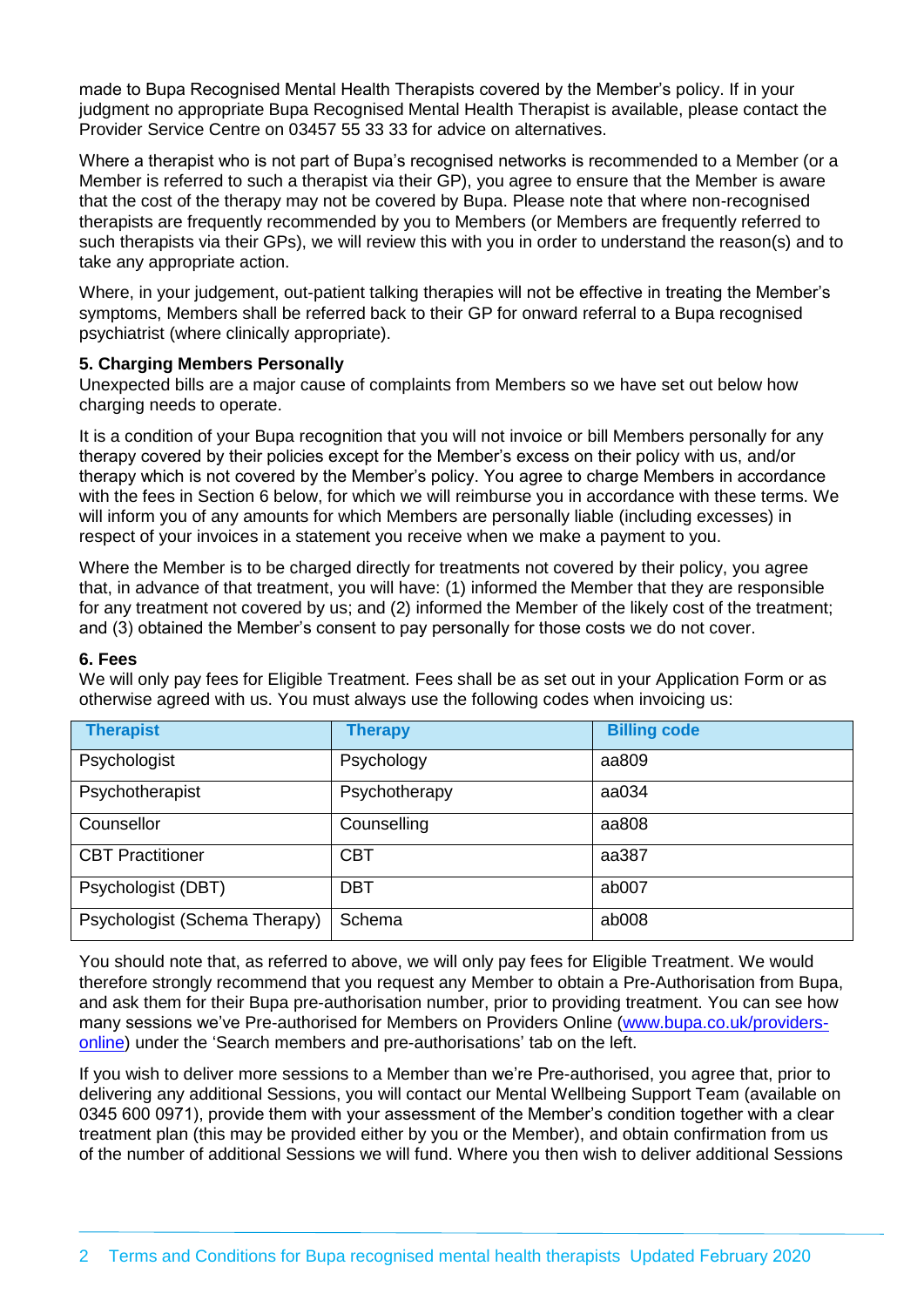beyond those we have confirmed we will fund, you agree to repeat this process. You agree to follow the process in Clause 5 above before charging any Members personally for additional Sessions.

Any increases in fees will be notified to you following a market review by us. The factors that will be considered when undertaking the market review will include changes in treatment practice, customer feedback and changes in the economic environment.

Fees are all inclusive (including VAT) and represent full payment from us to you.

#### **7. Invoicing Us**

We would like to pay your invoices promptly and the paragraphs below set out how this will work. We have designed a simple on line process for you.

You agree to invoice us only for Eligible Treatment, carried out by you. Invoices must be submitted to us online via [www.bupa.co.uk/healthcare-providers.](http://www.bupa.co.uk/healthcare-providers) It is important that you submit invoices promptly as invoices submitted after a period of 6 (six) months from date of the treatment may be rejected at our sole discretion, in which case you agree not to contact the Member for payment.

Invoices should be categorised in the specified billing format and must include the following information:

- A) your provider number;
- B) invoice number;
- C) invoice date;
- D) pre-authorisation number;
- E) Member's Bupa membership number;
- F) full name of Member;
- G) date of birth of the Member;
- H) full address of Member (including post code);
- I) name of admitting therapist;
- J) impairment code(s);
- K) referral date;
- L) referred by;
- M) discharge reason:
- N) date of the Session(s);
- O) therapy type (e.g. Psychotherapy, Counselling, CBT, Psychology);
- P) procedure code(s) (as outlined in the table in Section 6); and
- Q) the charge amount for each Session.

Invoices for treatment of Members belonging to Bupa schemes outside of the United Kingdom should be submitted to the relevant non-UK scheme operator directly.

#### **8. Payment of Your Invoices**

We will pay invoices submitted in accordance with these terms directly by BACS to the bank account you have nominated to us in your Application Form for that purpose no later than 7 days following the invoice being cleared by us for payment.

In exceptional circumstances you may need to contact us in relation to invoice payment. We ask that you don't contact us for payment until 45 days from invoice date in order to allow time for claim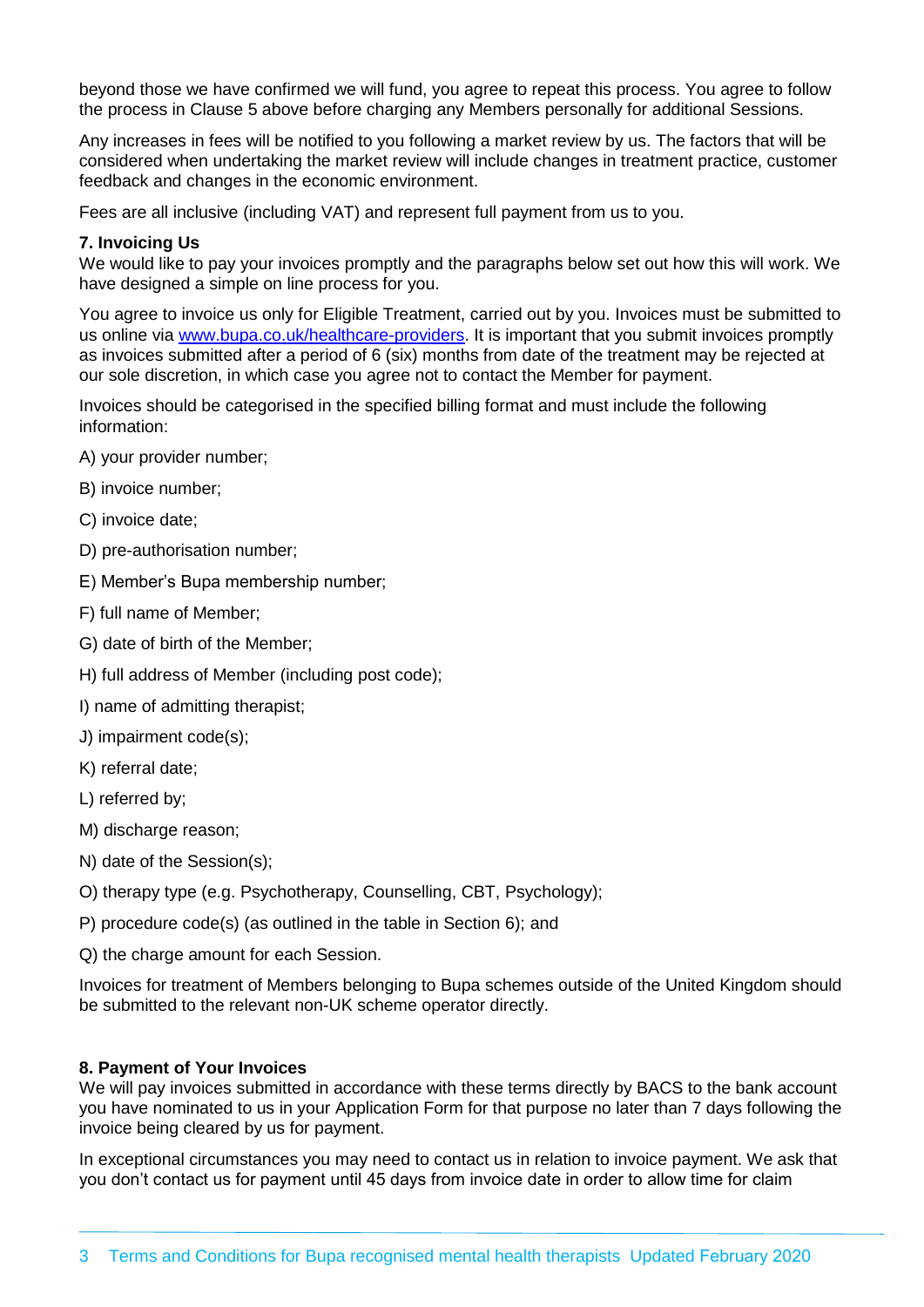processing to complete. You agree to this. Occasionally we may overpay an invoice in error. Where you are overpaid, we will be entitled to set off overpayments to you against other amounts payable to you.

We may also, on reasonable notice, conduct an audit of your underlying billing data to confirm the appropriateness of charges billed and/or paid, and/or compliance with these terms. You agree to generally assist us on reasonable request in audit activities, including providing relevant financial records and anonymised client notes (where client consent permits).

#### **9. Financial Standards**

All services must be provided in accordance with the financial standards at Schedule 2 below. Please note failure to follow these financial standards may lead to the suspension or termination of your Bupa recognition and recovery of amounts overpaid. This scenario is rare and we hope will not be applicable to our relationship with you.

## **10. Information Provision**

We would like to promote your practice on our websites. You therefore agree that the following information can be listed on our websites: your name and qualifications; the type of therapy you deliver; the facilities where you practice (private and NHS); and your professional contact details, such as practice address, professional telephone number, professional email address and/or website.

You agree that you will on request provide us with a summary of the following quality and service key performance indicators (KPIs) together with any additional KPIs that we may reasonably require from time to time. This will be submitted to us using an online format to be notified to you and shall include the following information:

- the average wait time between referral and appointment for Members for the last 6 months;
- details of actions taken in response to patient feedback which you receive directly and from us;
- the average number of sessions required to complete a single course of treatment for any one Member (by the following specialties (if offered): counselling; psychotherapy; psychology; and CBT);
- the % of referrals to you from GPs over the past 6 months;
- the % of referrals to you from private consultants over the past 6 months;
- the % of Members referred back to a GP or consultant for onward referral to another clinical specialist over the past 6 months; and
- the number of total patient complaints in the last 6 months (total patient complaints not just Member complaints).

## **11. Ending Your Recognition**

This section of the document addresses scenarios which are infrequent and which we hope will not be applicable to our relationship with you.

You may end your Bupa recognition at any time by notifying us in writing on 30 days' notice that you no longer wish to be recognised by Bupa. Where we feel that there are issues of safety regarding the treatment of Members, indications of fraud, or failure to adhere to any contract terms, we may end your Bupa recognition immediately on the provision of notice, or suspend it, or apply additional conditions if we feel appropriate. In any other case we shall provide 30 days notice of any change or the end of recognition. Please note that when your status as a Bupa Recognised Therapist ends, or is suspended, you will cease to be eligible for funding from us for any treatment of Members. From the date that your Bupa recognition ends, this agreement will also terminate.

If a Member is attending therapy sessions on the date your recognition ends or is suspended, you agree you will, at our election, either: (1) continue to provide such treatment as is in the best interests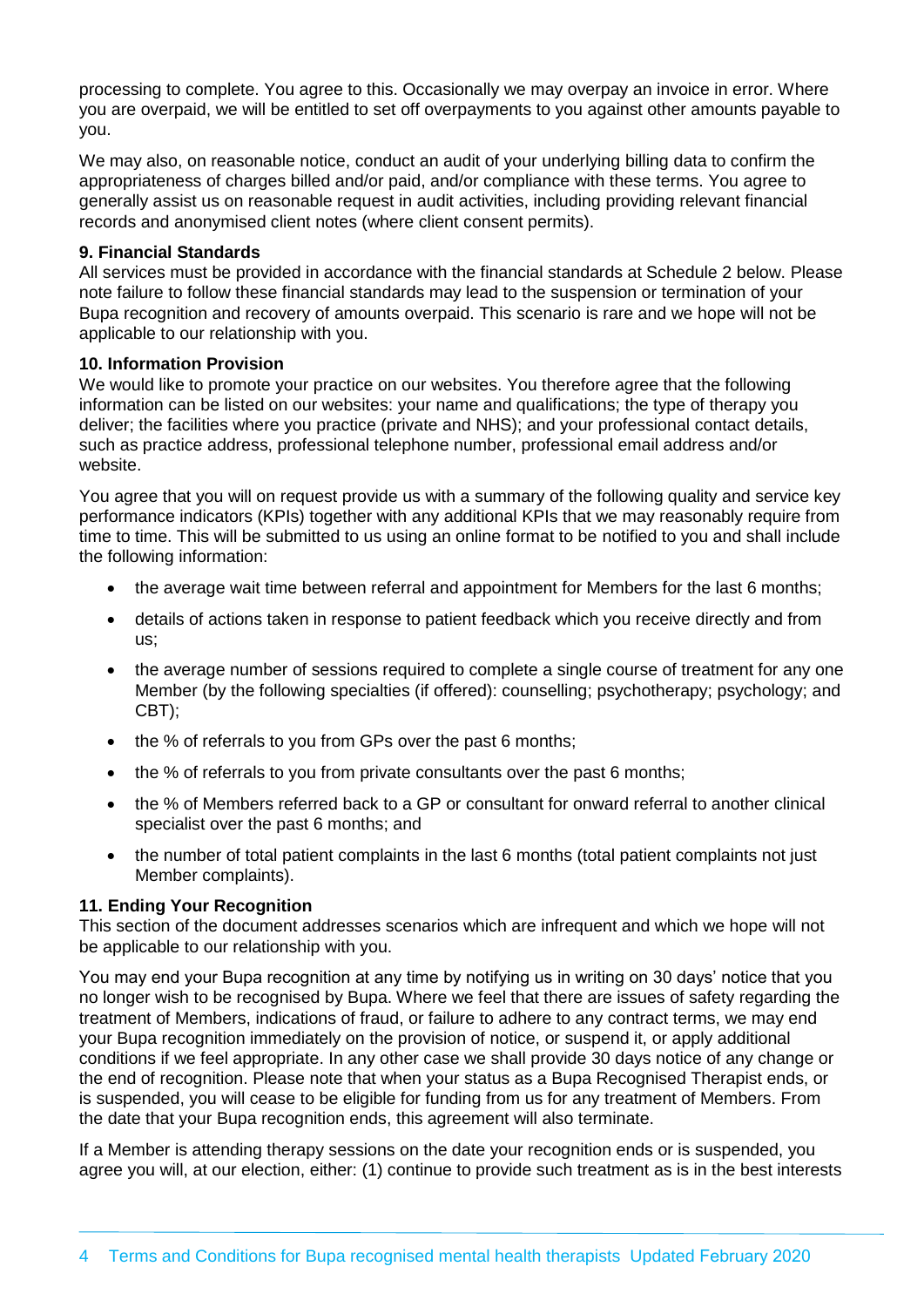of the Member, until the earlier of completion of the Member's treatment (which shall be up to 3 months of treatment or longer if required by the Member) or the Member's safe transfer to another Bupa Recognised Therapist of their choice; or (2) notify us and stop treating the Member immediately and arrange the safe transfer of the Member to another suitable Bupa Recognised Therapist of their choice. If the former, you shall be entitled to invoice us for that treatment (subject to these terms).

## **12. Insurance**

You agree to hold professional indemnity insurance from an established organisation for an amount as required by Bupa from time to time. The amount will be in line with the figure required by your Relevant Regulatory or Representative Body. As at November 2010 it is a minimum of £1,000,000. We will notify you if this changes. The minimum levels of such cover must be sufficient to cover liability that might reasonably be foreseen to be incurred to Members as a result of treatment by you under these terms.

#### **13. Data Protection**

You must comply with all applicable obligations in respect of any Personal Data relating to a Member ("**Member Data**") imposed by, or made under, Data Protection Law, for so long as you process any such Member Data.

From time to time we may ask you to disclose Member Data to us to exercise our rights under this agreement and so we can manage claims made by Members and administer our schemes.

If you believe, acting reasonably, that disclosing Member Data to us would result in a breach of Data Protection Law, you should:

- (a) notify us of this fact as soon as reasonably practicable, in no event later than 7 days, giving details of the reason(s) why you believe a disclosure would cause you to be in breach of Data Protection Law; and
- (b) use all reasonable endeavours, having regard to the purpose of any request for Member Data, to give us sufficient information to achieve that purpose, including (but not limited) to taking measures to obtain Member's consent where required, redacting Member Data to the minimum extent possible to achieve compliance with the Data Protection Law to facilitate the request made by us and/or providing alternative or additional information suited to achieving the purpose).

For the purposes of this paragraph 13 you must ensure that you have a lawful basis for disclosing any Member Data to us in accordance with Data Protection Law.

## **14. Anti-bribery and corruption**

*.* The parties shall each comply with all applicable laws relating to the detection and prevention of financial crime (including, without limitation, the Bribery Act 2010) and shall have in place adequate policies and procedures to procure compliance.

For the avoidance of doubt, nothing in this Agreement obliges either Party to perform any action (including but not limited to paying any claim or providing any benefit or services) to the extent it would cause us to breach any trade or economic sanctions, laws or regulations of any jurisdiction to which that Party is subject (which may include without limitation those of the European Union, the United Kingdom and/or the United States of America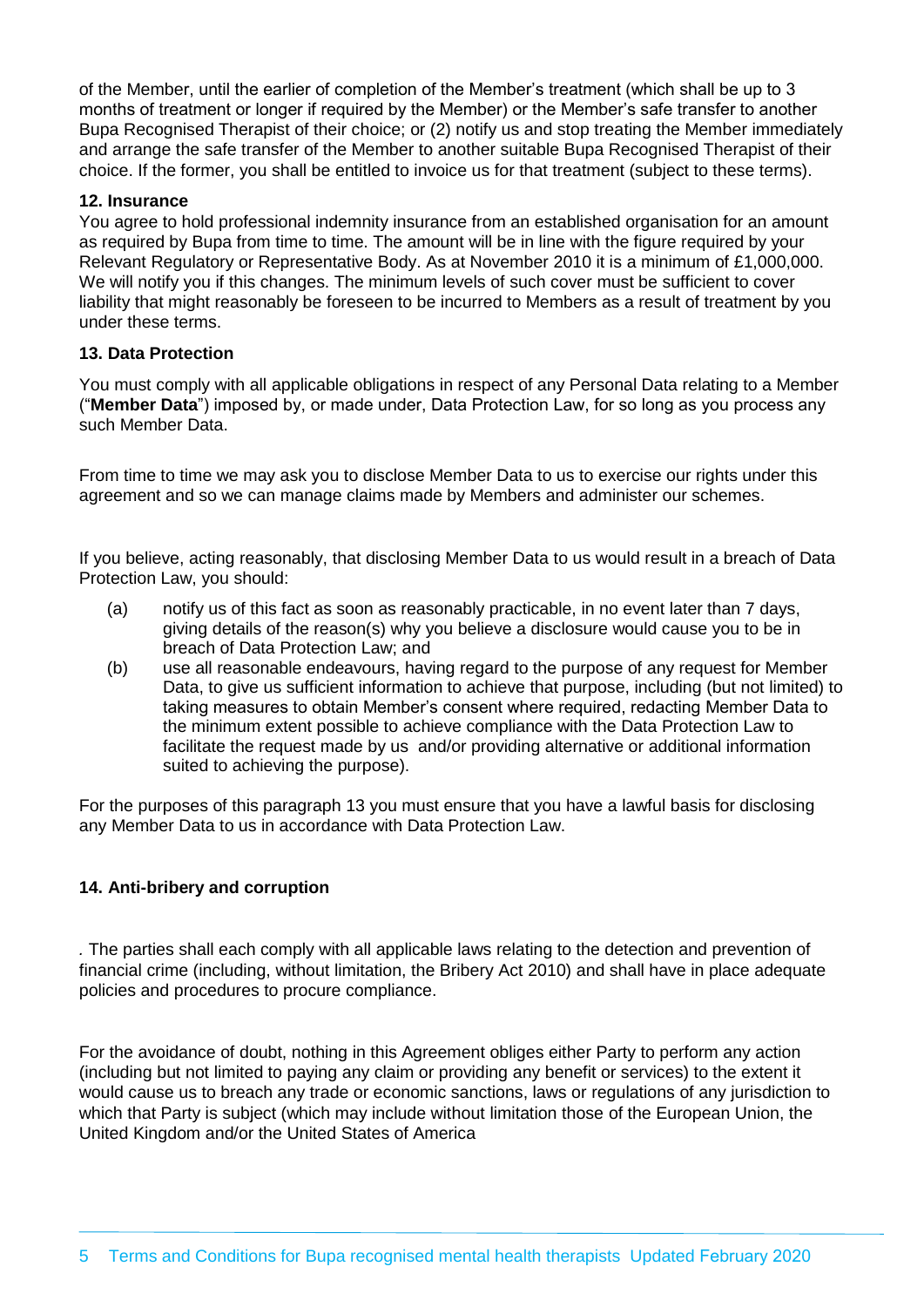# **15. Disputes**

Very occasionally, disagreements can occur. The process for resolution is covered here.

If there is any disagreement between us, in the first instance, you agree to discuss the dispute with the Bupa Provider Management Team on 0345 600 5961 or to raise your concerns by sending an email to provrec@bupa.com. If you are unable to resolve your dispute within 10 business days of it being referred to the Bupa Provider Management Team, you may refer it to the Head of Clinician Contracting so that (s)he may address the dispute directly or through another authorised Bupa colleague.

## **16. General**

The provisions of Clause 2 (Treatment Standards), Clause 3 (Services), Clause 9 (Financial Standards) and Clause 10 (Information Provision) may need to evolve over time to reflect Bupa's changing customer proposition. We do therefore reserve the right to make changes to these clauses on written notice to you at the last address you have provided to us for communication. The changes will take effect 30 days after the date on which we post the details of any change to you. If you feel that you are unable to accept these changes, then you may exercise your right of termination under Clause 11.

Please note that these terms are governed by English law and represent the whole and only agreement between us relating to the subject matter of these terms, and supersede and extinguish any prior agreement between us (including any previous terms under which you may have received Bupa recognition).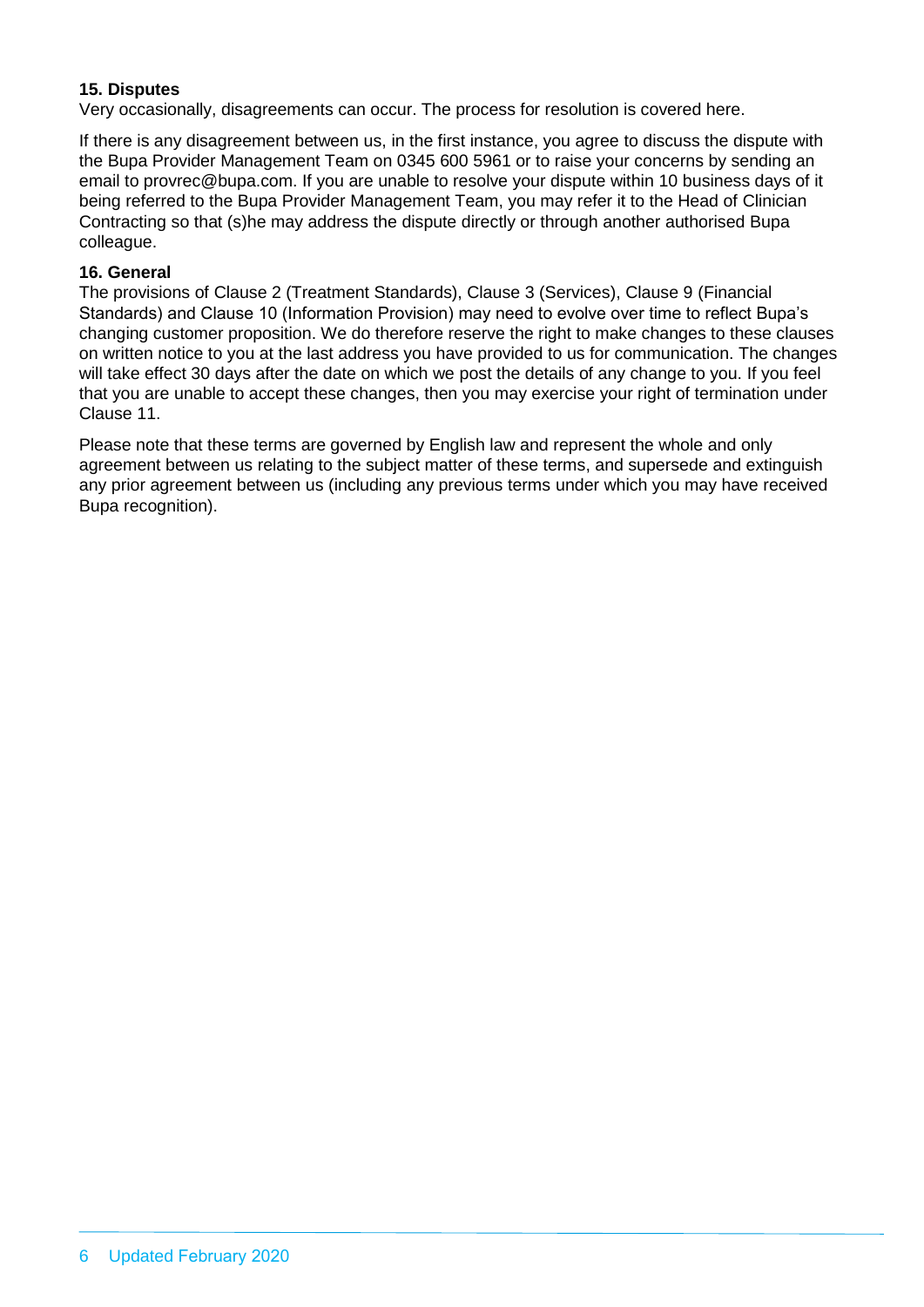# **Defined Terms**

**"Application Form"** means the document attached to these terms containing your personal details and your application for Bupa recognition, including any addendum.

**"Best Practice"** means using standards, practices, methods and procedures conforming to the law and exercising that degree of skill, care, diligence, prudence and foresight which would reasonably and ordinarily be expected from a skilled, efficient and experienced services provider providing clinical services the same or similar to those provided to Members.

**"Bupa Recognised Mental Health Therapist"** means a Bupa recognised mental health and wellbeing therapist recognised by Bupa to deliver services to Members on the terms of this agreement and "Bupa recognition" shall be construed accordingly.

**"Bupa Group"** means Bupa Insurance Services Limited, its subsidiaries and subsidiary undertakings, any holding company of Bupa Insurance Services Limited and all other subsidiaries and subsidiary undertakings of any such holding company from time to time.

**"CBT Practitioner"** means an individual who holds accredited membership of the British Association of Behavioural and Cognitive Psychotherapists (BABCP) and who has completed three years full time or five years part-time post qualification experience.

**"Condition"** means a mental health diagnosed condition as defined in the International Classification of Diseases.

**Counsellor"** means an individual who is an accredited member of the UK Council for Psychotherapy (UKCP), or the British Association of Counselling and Psychotherapy (BACP) and who has completed three years full time or five years part-time post qualification experience.

**"Data Protection Law"** means the following legislation to the extent applicable from time to time: (a) national laws implementing the Data Protection Directive (95/46/EC) and the Directive on Privacy and Electronic Communications (2002/58/EC); (b) the General Data Protection Regulation (2016/679) and any national law issued under that Regulation; and (c) any other similar national privacy law.

**"Eligible Treatment"** means treatment delivered to Members that is: (1) covered by the Member's policy; (2) delivered by a Therapist recognised by us for that treatment; and (3) delivered at a facility recognised by us for that treatment.

**"Member"** means an individual covered by a health insurance contract underwritten by a member of the Bupa Group; an individual who is a beneficiary under a Bupa health trust arrangement; an individual who is a beneficiary of a scheme administered by a member of the Bupa Group; or an individual who benefits under a rehabilitation arrangement with Bupa.

**"Personal Data"** means i) in the case of Bupa, personal data provided by the Provider and ii) in the case of the Provider all personal data provided to it by the Members.

**"Psychologist"** means an individual who retains current full registration with the Health and Care Professions Council (HCPC) and who has completed three years full time or five years part-time post qualification experience. These individuals may carry out specific types of therapy such as DBT and Schema, where they have the appropriate level of training.

**"Psychotherapist"** means an individual who is an accredited member of the UK Council for Psychotherapy (UKCP), or the British Association of Counselling and Psychotherapy (BACP) and who has completed three years full time or five years part-time post qualification experience.

**"Relevant Regulatory or Representative Body"** means the appropriate regulatory or representative body with responsibility for your area of therapy (to include the HCPC (for Psychologists), the BABCP (for CBT Practitioners), the BACP or UKCP (for Psychotherapists or Counsellors)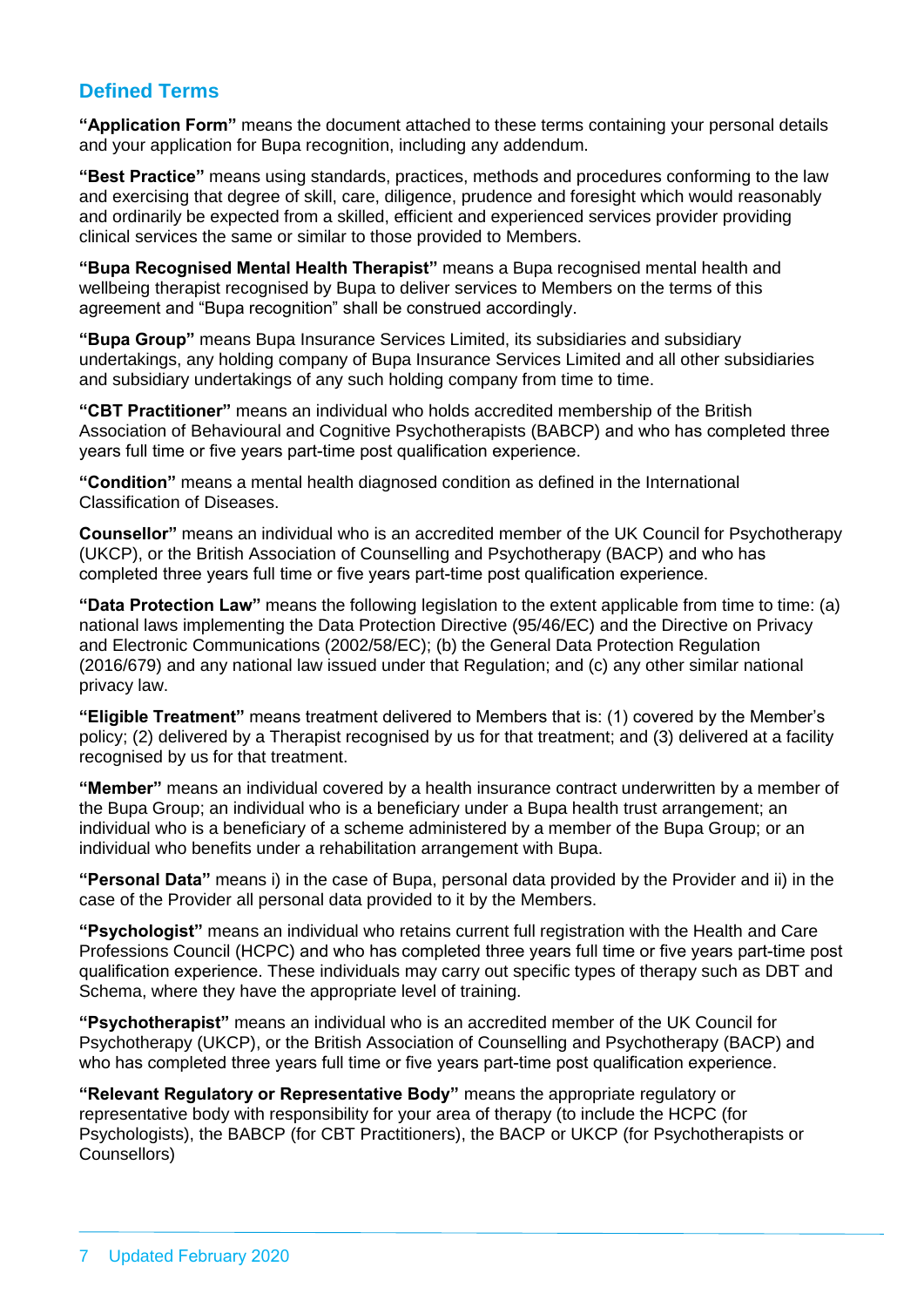**"Session"** means a period of continuous treatment for a minimum of 50 minutes. A 'Session' shall include any assessment required, and the provision of any information to us that we may reasonably request in order to take a decision on the Member's future eligibility (the type of information will be discussed with you at the time).

**"Suitable Setting"** means a professional and appropriate setting and location, which can include your own home. The setting should be accessible, safe, comfortable, clean and able to ensure privacy. The setting should not be noisy or exposed to distractions. The setting must be appropriate to any special needs of the Member. Toilet facilities should also be available to Members. Routine risk assessments should be carried out to ensure that Members are not exposed to any risk to their health and safety whilst attending sessions.

**"Therapist"** means either a Psychologist, Psychotherapist, Counsellor or CBT Practitioner.

**"we"**, **"our"**, or **"us"** mean Bupa Insurance Services Limited.

**"you"** or **"your"** mean the person named in the Application Form above.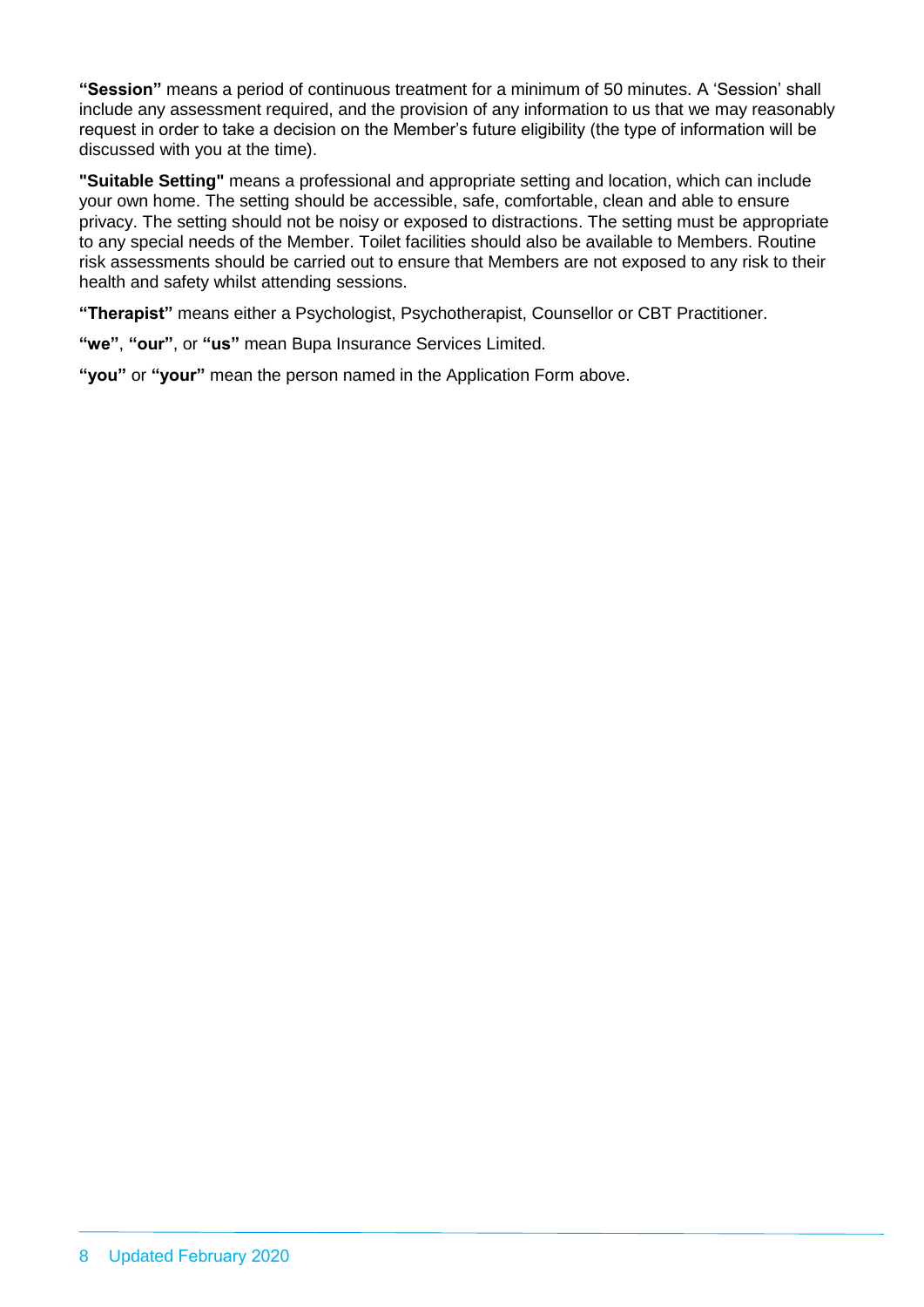# **Schedule 1 Clinical Standards**

#### **A. General Standards**

In this section we set out a number of requirements which reflect customer expectations – the quality of care you might expect as a customer of Bupa.

You agree that you will only treat Members within the scope of the therapy for which you have evidence of adequate training and on going practise and experience, and we have agreed to recognise you in your Application Form.

You agree to ensure that all treatment of Members is in accordance with best practice in the UK at the time of treatment. You agree to practice in line with all applicable standards as set out by your Relevant Regulatory or Representative Body.

You further agree to follow any guidelines developed for the therapy you deliver at the facilities where you treat Members. You agree to provide to us full details of the guidelines you follow on our reasonable request.

#### **B. Specific Standards**

You agree to ensure that you undertake supervision in line with the applicable requirement by the Relevant Regulatory or Representative Body, such supervision to be provided by an experienced supervisor.

You agree to be a member of a Relevant Regulatory or Representative Body and to abide by their code of ethics and practice.

You further agree to demonstrate to us (providing evidence where appropriate), on reasonable request from time to time, the following:

- the average duration of your Sessions;
- that you are in compliance with any governance requirements in place at the setting where the treatment is delivered (if applicable);
- that you participate in the required number of activities to satisfy any relevant formal continuous professional development requirements as indicated by your Relevant Regulatory or Representative Body;
- that you ensure that any place where therapy is delivered to Members has an incident reporting system which is regularly reviewed to ensure optimal client safety;
- that you have created a plan for any course of therapy proposed for a Member which is focussed and has short term expected outcomes and, if applicable, includes goals and objectives; and
- that you have facilities to store client records in a safe and secure environment for greater than seven years.

# **Schedule 2 Financial Standards**

The relationship between Bupa and the therapists that deliver services to Members is based upon trust and the words in this section are set out to underpin this. Some of the scenarios envisaged are rare and we hope will not be applicable to our relationship with you.

You agree to act with the highest standards of financial probity in your dealings with Bupa and with our Members. Any instances where it appears that you are engaging in fraudulent or misleading behaviour, whether this behaviour affects Bupa directly or not, may be investigated and may in our absolute discretion result in the removal of your Bupa recognition. By way of illustration, and without limitation, we would find the following practices unacceptable:

• invoicing for therapy that you have not delivered;